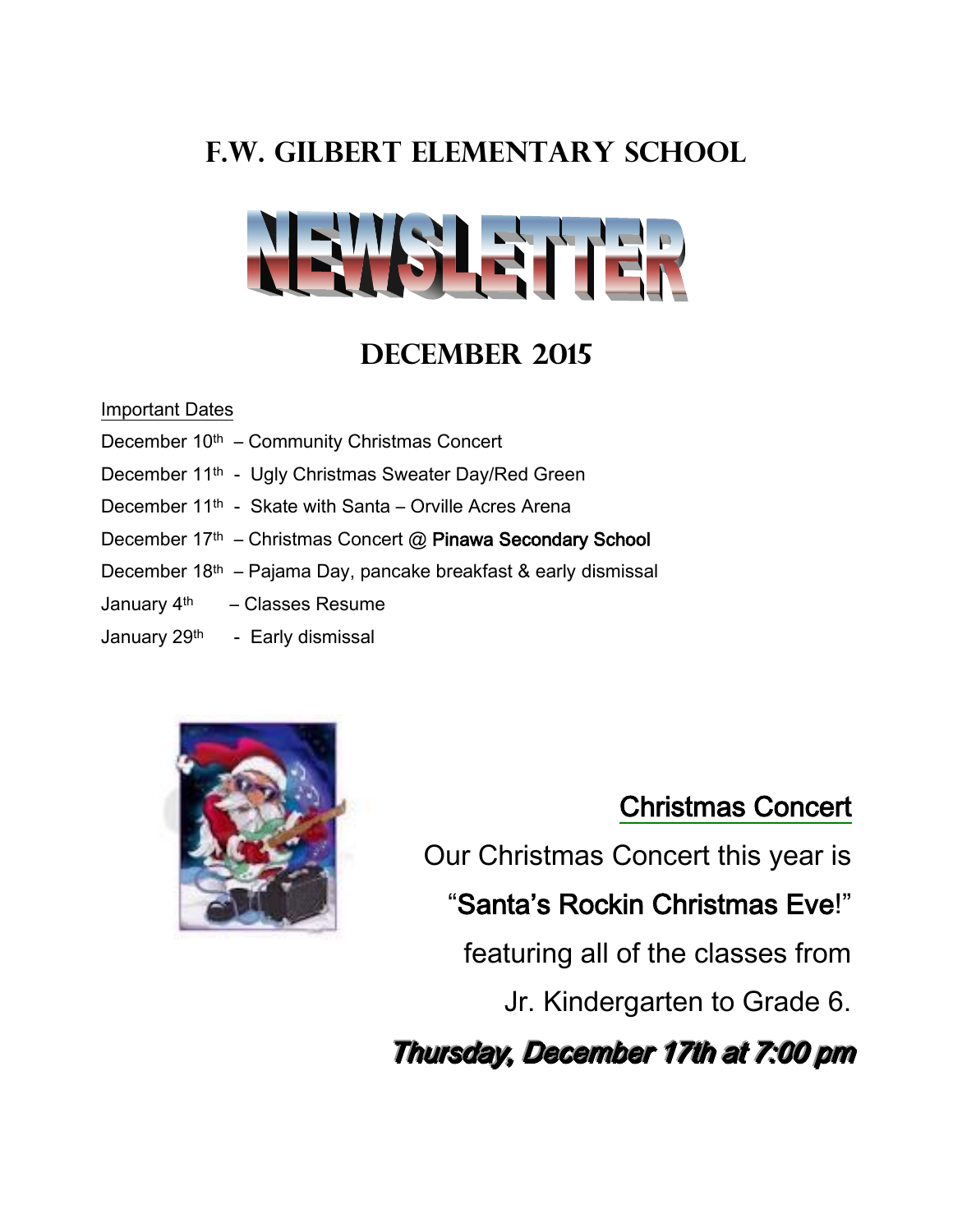# @ the Pinawa Secondary School Gym

### **Christmas Choir Practice**

The students involved with the Christmas Choir will be practicing  $@$ lunch on December 1<sup>st</sup>, 3<sup>rd</sup>, 7<sup>th</sup>, 9<sup>th</sup>, & 15<sup>th</sup>.

## **Ugly Christmas Sweater/Red & Green (written by Marcus & Jett)**

On Friday, December  $11<sup>th</sup>$ , the grade 6 class will be hosting a holiday fun time.

Where: FW Gilbert Gym and Hallway When: Lunch Recess  $(1:15 - 1:50)$ 

PLEASE WEAR RED AND GREEN OR AN UGLY CHRISTMAS SWEATER TOO!

There will be fun activity stations to enjoy!

**Christmas Parties Individual notes will come home from your child's class as to what they are doing for Christmas.** 

## **Recognition Awards - November 2015**

Nathan – Jr. Kindergarten – For using his words when he needs help. Mason – Kindergarten – For learning how to print his name by himself. Lucas – Kindergarten – For learning how to print his name by himself. Hailey - Grade 1 - For becoming independent at completing her  $#$  of the Day assignments.

Annika – Grade 3 – For demonstrating good citizenship.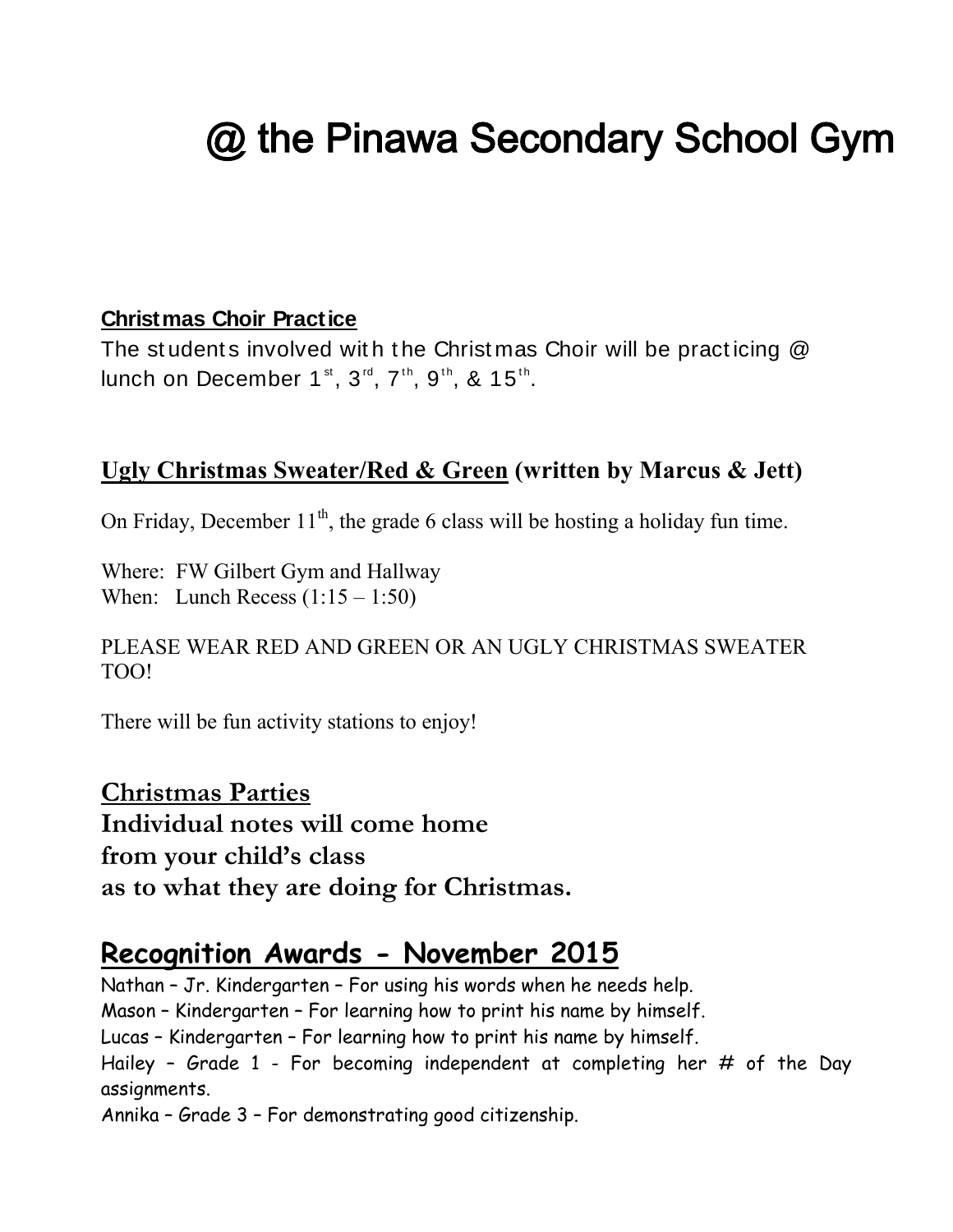Reese – Grade 4 – For being determined and positive = Improved Math Skills! Ella – Grade 5 – For demonstrating amazing student citizenship in all areas of school. Payton – Grade 5 – For demonstrating amazing student citizenship in all areas of school. Jett – Grade 6 – For having excellent Mathematical Skills. Maher – Grade 6 – For having excellent Mathematical Skills.

#### **Parent Advisory Council News**

Highlights from the last meeting, include:

- Movie Nights will be back! PAC has decided to organize three Movie Nights at the school, beginning in mid-January. Anyone wishing to help out with set-up or popcorn sales, please let us know.
- Skate with Santa is booked for Friday, Dec 11, at the Orville Acres Arena. PAC partners with grassroots for this event, and we will be providing the pancake supper. Volunteers are needed to help with set-up, cooking, serving and clean-up – so if you can help, we would appreciate it! A volunteer form will be distributed through email. Also, we will ask you to RSVP if you are planning to come, so we can predict how much food to make! More info shortly.
- The Pinawa Club offered to do a pizza lunch with PAC for the school, beginning in November. It went very well, and may become a regular event. Stay tuned!
- PAC decided to try selling fair-trade, organic coffee (from a local coffee roaster) as a playground fundraiser. Orders are due by Dec  $4<sup>th</sup>$ .
- The next hot lunch will be in January, and we will offer perogies. Order forms will be sent home a week before the lunch.
	- PAC discussed goals for the future how can we benefit more students and families? If you have any suggestions, please let us know. We welcome your input!

As always, if you have any questions or concerns, you can contact your classroom representative. They can bring your concern forward at a meeting (without disclosing your identity).

|  | Grades JK-3: Tasha Mae Boone | 213-0748 tasha.mae@live.ca  |
|--|------------------------------|-----------------------------|
|  | Grades 4-6: Ivale Mitchell   | 753-8816 ivaleshae@yahoo.ca |

Also, all parents are more than WELCOME to attend PAC meetings. Education is a joint venture between home and school – your perspective is important!

The next PAC meeting is Monday, **December 7th**, at 5:30 in the staff room.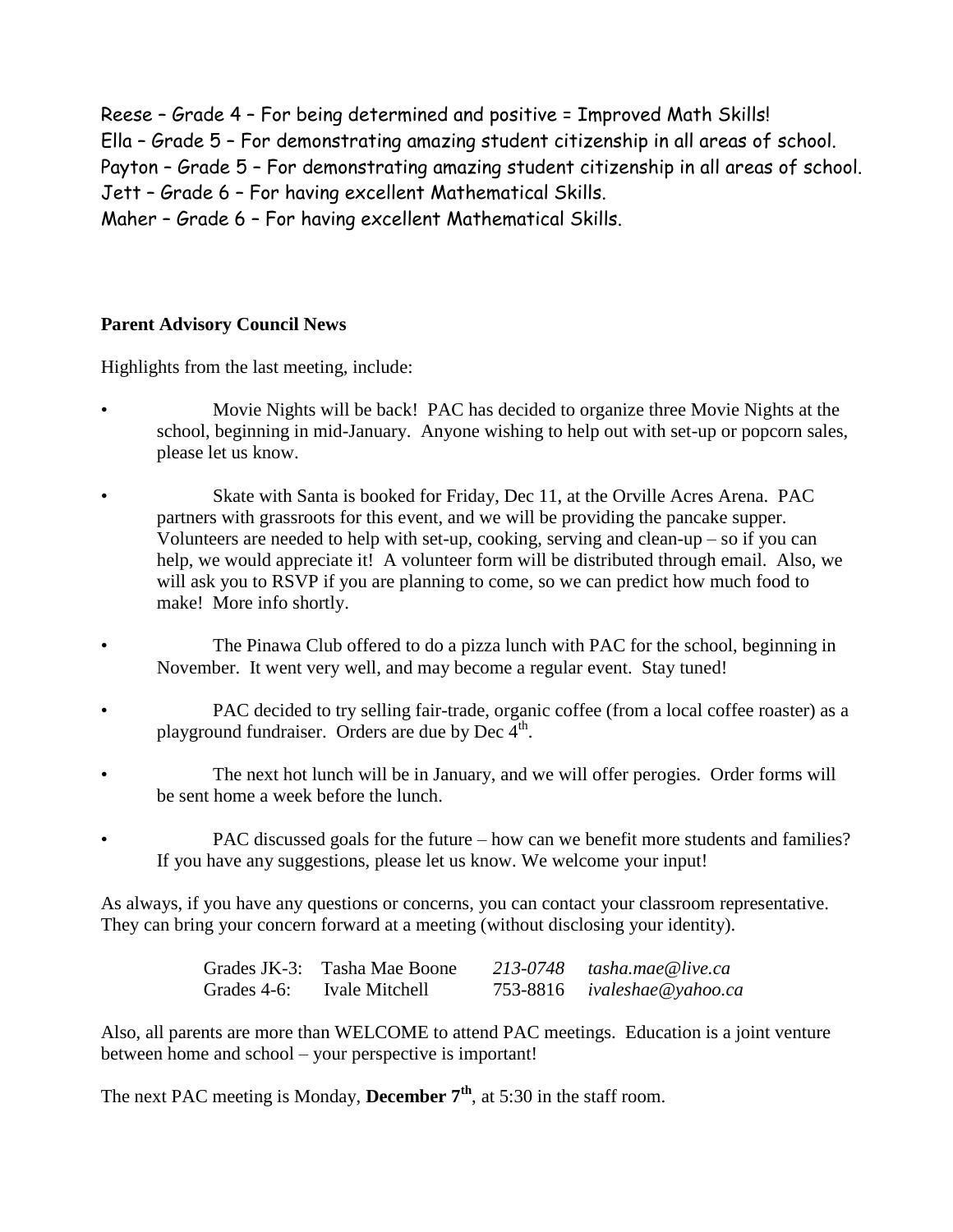.**Principal's Message:**

#### **It's amazing how fast the first term has gone and how close to Christmas holidays we are!**

**The students got to "Can the Principal"! The students made a large pile with the dry goods they donated across my office door. It made it difficult to leave (through that door anyhow). Thanks for your generosity as it will reach families in need for the holidays.** 

**Thanks to the students who do Super Squad! They are diligent in their duties as they help students solve conflicts on the playground at recess. Along with the conflict managers, our Ambassadors spend time at recess looking for students that just need a little help finding someone to play with, or a game to join. Great job to all of you!**

**The Grade 6 Leadership group is organizing a special event on December 11th (as seen earlier in the newsletter). There will be special activities over the lunch recess and everyone is invited to wear green and red or an ugly Christmas sweater. It is sure to be an entertaining day.**

**Everyone is welcome to come to our annual Christmas concert on Thursday, Dec. 17th at 7:00 pm at PINAWA SECONDARY SCHOOL. The students are working hard with Mrs. Wyryha to bring you an entertaining evening. We hope to see you all there!**

**I'd like to thank you for taking the time to discuss your child's learning with their teacher. The feedback about your child as a learner is important. It helps them set goals, shows their strengths and also areas where they may need further assistance. The communication that you have with the teacher is an important part of knowing how your**